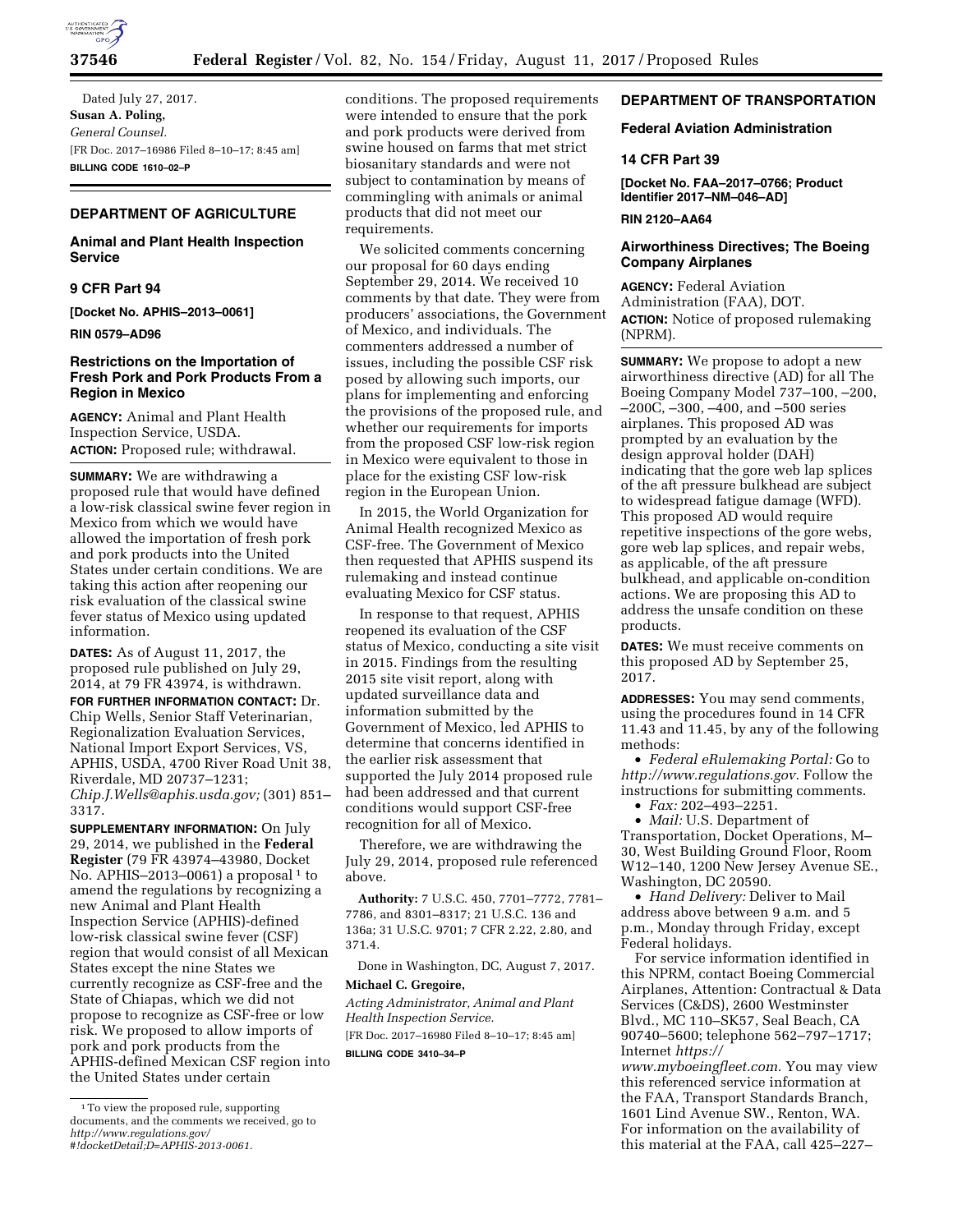1221. It is also available on the Internet at *<http://www.regulations.gov>* by searching for and locating Docket No. FAA–2017–0766.

#### **Examining the AD Docket**

You may examine the AD docket on the Internet at *[http://www.regulations.](http://www.regulations.gov) [gov](http://www.regulations.gov)* by searching for and locating Docket No. FAA–2017–0766; or in person at the Docket Management Facility between 9 a.m. and 5 p.m., Monday through Friday, except Federal holidays. The AD docket contains this proposed AD, the regulatory evaluation, any comments received, and other information. The street address for the Docket Office (phone: 800–647–5527) is in the **ADDRESSES** section. Comments will be available in the AD docket shortly after receipt.

**FOR FURTHER INFORMATION CONTACT:** Lu Lu, Aerospace Engineer, Airframe Section, FAA, Seattle Aircraft Certification Office (ACO) Branch, 1601 Lind Avenue SW., Renton, WA 98057– 3356; phone: 425–917–6478; fax: 425– 917–6590; email: *[lu.lu@faa.gov.](mailto:lu.lu@faa.gov)*  **SUPPLEMENTARY INFORMATION:** 

#### **Comments Invited**

We invite you to send any written relevant data, views, or arguments about this proposal. Send your comments to an address listed under the **ADDRESSES** section. Include ''Docket No. FAA– 2017–0766; Product Identifier 2017– NM–046–AD'' at the beginning of your comments. We specifically invite comments on the overall regulatory, economic, environmental, and energy aspects of this proposed AD. We will consider all comments received by the closing date and may amend this proposed AD because of those comments.

We will post all comments we receive, without change, to *[http://](http://www.regulations.gov) [www.regulations.gov,](http://www.regulations.gov)* including any personal information you provide. We will also post a report summarizing each substantive verbal contact we receive about this proposed AD.

#### **Discussion**

Fatigue damage can occur locally, in small areas or structural design details, or globally, in widespread areas. Multiple-site damage is widespread damage that occurs in a large structural element such as a single rivet line of a lap splice joining two large skin panels. Widespread damage can also occur in multiple elements such as adjacent frames or stringers. Multiple-site damage and multiple-element damage cracks are typically too small initially to be reliably detected with normal inspection methods. Without

intervention, these cracks will grow, and eventually compromise the structural integrity of the airplane. This condition is known as WFD. It is associated with general degradation of large areas of structure with similar structural details and stress levels. As an airplane ages, WFD will likely occur, and will certainly occur if the airplane is operated long enough without any intervention.

The FAA's WFD final rule (75 FR 69746, November 15, 2010) became effective on January 14, 2011. The WFD rule requires certain actions to prevent structural failure due to WFD throughout the operational life of certain existing transport category airplanes and all of these airplanes that will be certificated in the future. For existing and future airplanes subject to the WFD rule, the rule requires that DAHs establish a limit of validity (LOV) of the engineering data that support the structural maintenance program. Operators affected by the WFD rule may not fly an airplane beyond its LOV, unless an extended LOV is approved.

The WFD rule (75 FR 69746, November 15, 2010) does not require identifying and developing maintenance actions if the DAHs can show that such actions are not necessary to prevent WFD before the airplane reaches the LOV. Many LOVs, however, do depend on accomplishment of future maintenance actions. As stated in the WFD rule, any maintenance actions necessary to reach the LOV will be mandated by ADs through separate rulemaking actions.

In the context of WFD, this action is necessary to enable DAHs to propose LOVs that allow operators the longest operational lives for their airplanes, and still ensure that WFD will not occur. This approach allows for an implementation strategy that provides flexibility to DAHs in determining the timing of service information development (with FAA approval), while providing operators with certainty regarding the LOV applicable to their airplanes.

We have received reports of cracks in critical fastener rows of the gore web lap splices that are outside of the inspection area specified in AD 2012–18–13 R1, Amendment 39–17429 (78 FR 27020, May 9, 2013) (''AD 2012–18–13 R1''), which extends approximately 7 inches radially outboard from the center of the aft pressure bulkhead.

Cracks in the critical lap splice fastener rows of the hidden forward gore web were found on airplanes with 37,000 to 66,000 total flight cycles. Cracks in the critical lap splice fastener rows of the visible aft gore web were

also found on airplanes with 42,000 to 62,000 total flight cycles. Cracking in the gore web lap splices of the aft pressure bulkhead could result in possible rapid decompression and loss of structural integrity of the airplane.

### **Related AD**

AD 2012–18–13 R1 requires repetitive inspections to detect cracking in the web of the aft pressure bulkhead at body station 1016 at the aft fastener row attachment to the ''Y'' chord, various inspections for discrepancies at the aft pressure bulkhead, and related investigative and corrective actions if necessary. The inspection areas of AD 2012–18–13 R1 and the proposed inspections of this proposed AD are both related to the aft pressure bulkhead. However, this proposed AD would require separate inspections on a subset of the aft pressure bulkhead inspections required by AD 2012–18–13 R1.

## **Related Service Information Under 1 CFR Part 51**

We reviewed Boeing Alert Service Bulletin 737–53A1355, dated March 10, 2017. The service information describes procedures for repetitive inspections of the gore web in Zone 1 (*i.e.,* inspections around fastener locations in the gore web lap splices and around fastener locations in the apex area outside the gore web lap splices) and gore web lap splices in Zone 2 (*i.e.,* inspections around fastener locations in the gore web lap splices) of the aft pressure bulkhead, and applicable on-condition actions. The service information also describes, for airplanes with an existing single gore web repair, procedures for repetitive inspections of the gore web (*i.e.,* inspections around fastener locations in the gore web lap splices) and repair webs (*i.e.,* inspections around fastener locations in the gore web lap splices and around fastener locations in the apex area outside the gore web lap splices); and, for airplanes with an existing all gore web repair, procedures for repetitive inspections of the repair webs (*i.e.,* inspections around fastener locations in the repair gore web lap splices and around fastener locations in the apex area outside the repair gore web lap splices); and procedures for applicable on-condition actions. This service information is reasonably available because the interested parties have access to it through their normal course of business or by the means identified in the **ADDRESSES** section.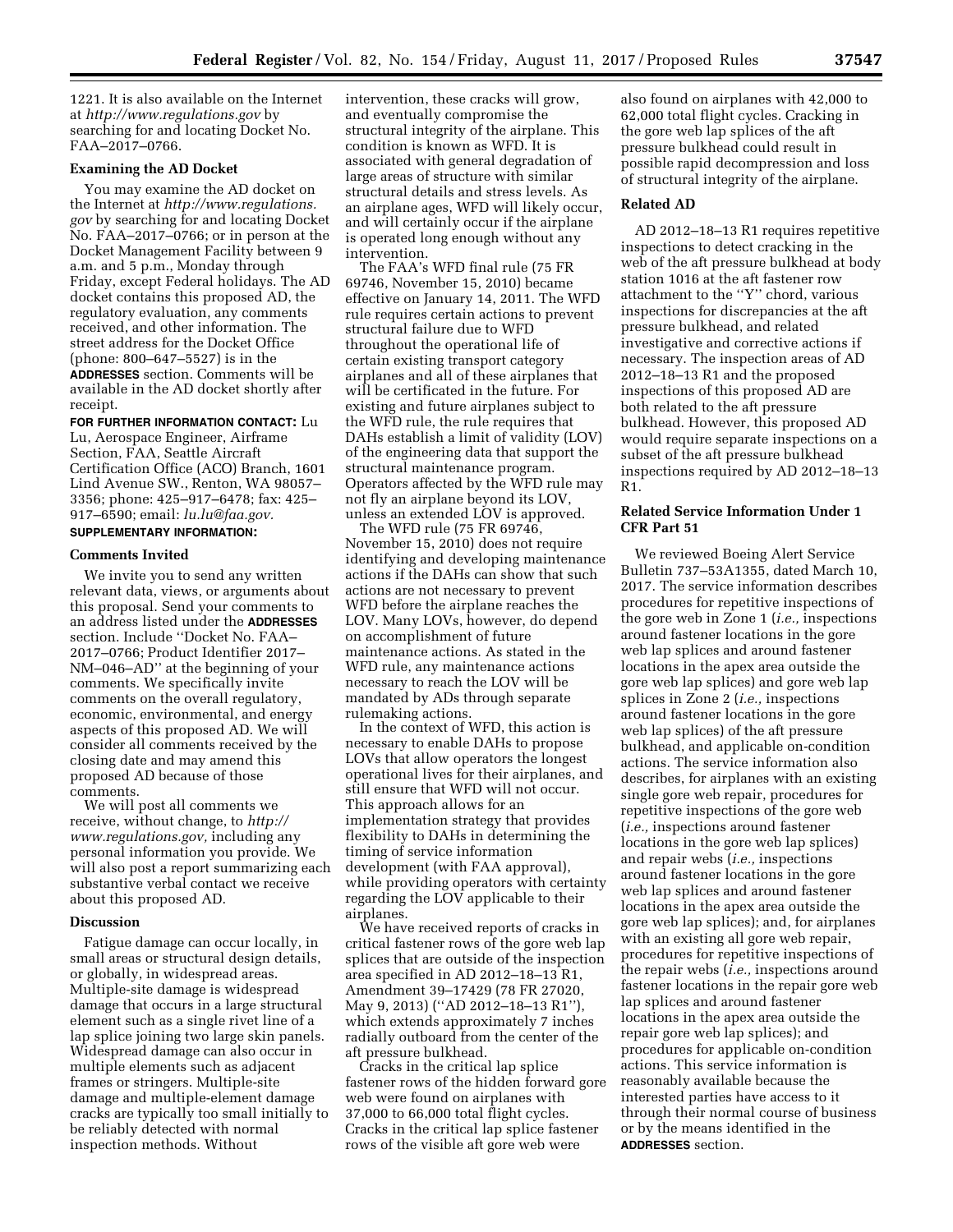# **FAA's Determination**

We are proposing this AD because we evaluated all the relevant information and determined that the unsafe condition described previously is likely to exist or develop in other products of the same type design.

# **Proposed AD Requirements**

This proposed AD would require accomplishment of the actions identified as ''RC'' (required for compliance) in the Accomplishment Instructions of the service information described previously, except for differences between this proposed AD

and the service information that are identified in the regulatory text of this proposed AD. For information on the procedures and compliance times, see this service information at *[http://](http://www.regulations.gov) [www.regulations.gov](http://www.regulations.gov)* by searching for and locating Docket No. FAA–2017– 0766.

## **Difference Between Proposed AD and Service Bulletin**

Boeing Alert Service Bulletin 737– 53A1355, dated March 10, 2017, specifies to contact the manufacturer for certain instructions, but this proposed AD would require using repair methods, modification deviations, and alteration deviations in one of the following ways:

• In accordance with a method that we approve; or

• Using data that meet the certification basis of the airplane, and that have been approved by the Boeing Commercial Airplanes Organization Designation Authorization (ODA) whom we have authorized to make those findings.

## **Costs of Compliance**

We estimate that this proposed AD affects 281 airplanes of U.S. registry. We estimate the following costs to comply with this proposed AD:

# ESTIMATED COSTS

| Action             | Labor cost                                                                                          | Parts cost | Cost per product             | Cost on U.S. operators            |
|--------------------|-----------------------------------------------------------------------------------------------------|------------|------------------------------|-----------------------------------|
| Inspection $\dots$ | $\frac{1}{2}$ 46 work-hours $\times$ \$85 per hour = $\frac{1}{2}$<br>\$3,910 per inspection cycle. | \$0        | \$3,910 per inspection cycle | \$1,098,710 per inspection cycle. |

We estimate the following costs to do any necessary on-condition actions that would be required based on the results

of the proposed inspection. We have no way of determining the number of

aircraft that might need these oncondition actions:

# ON-CONDITION COSTS

| Action                                        | Labor cost | Parts cost | Cost per<br>product |
|-----------------------------------------------|------------|------------|---------------------|
| Inspection of previous single gore web repair |            | \$0        | \$680               |
|                                               |            |            | 850                 |

We have received no definitive data that would enable us to provide cost estimates for the repairs specified in this proposed AD.

### **Authority for This Rulemaking**

Title 49 of the United States Code specifies the FAA's authority to issue rules on aviation safety. Subtitle I, section 106, describes the authority of the FAA Administrator. Subtitle VII: Aviation Programs, describes in more detail the scope of the Agency's authority.

We are issuing this rulemaking under the authority described in Subtitle VII, Part A, Subpart III, Section 44701: ''General requirements.'' Under that section, Congress charges the FAA with promoting safe flight of civil aircraft in air commerce by prescribing regulations for practices, methods, and procedures the Administrator finds necessary for safety in air commerce. This regulation is within the scope of that authority because it addresses an unsafe condition that is likely to exist or develop on products identified in this rulemaking action.

This proposed AD is issued in accordance with authority delegated by the Executive Director, Aircraft Certification Service, as authorized by FAA Order 8000.51C. In accordance with that order, issuance of ADs is normally a function of the Compliance and Airworthiness Division, but during this transition period, the Executive Director has delegated the authority to issue ADs applicable to transport category airplanes to the Director of the System Oversight Division.

### **Regulatory Findings**

We determined that this proposed AD would not have federalism implications under Executive Order 13132. This proposed AD would not have a substantial direct effect on the States, on the relationship between the national Government and the States, or on the distribution of power and responsibilities among the various levels of government.

For the reasons discussed above, I certify this proposed regulation:

(1) Is not a ''significant regulatory action'' under Executive Order 12866,

(2) Is not a ''significant rule'' under the DOT Regulatory Policies and Procedures (44 FR 11034, February 26, 1979),

(3) Will not affect intrastate aviation in Alaska, and

(4) Will not have a significant economic impact, positive or negative, on a substantial number of small entities under the criteria of the Regulatory Flexibility Act.

## **List of Subjects in 14 CFR Part 39**

Air transportation, Aircraft, Aviation safety, Incorporation by reference, Safety.

### **The Proposed Amendment**

Accordingly, under the authority delegated to me by the Administrator, the FAA proposes to amend 14 CFR part 39 as follows:

# **PART 39—AIRWORTHINESS DIRECTIVES**

■ 1. The authority citation for part 39 continues to read as follows:

**Authority:** 49 U.S.C. 106(g), 40113, 44701.